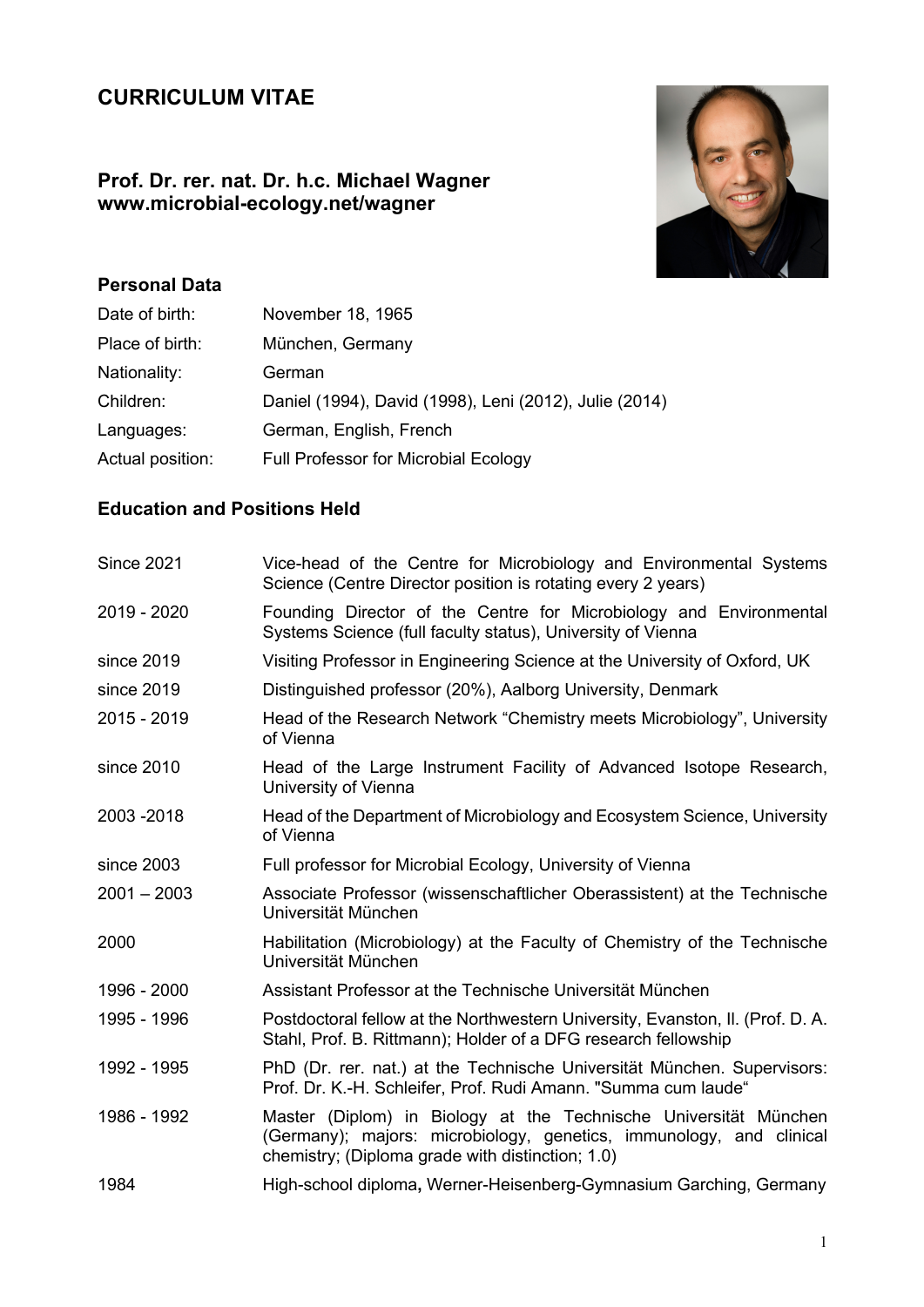### **Editor or Member of the Editorial Board of the Following Scientific Journals**

| $2016 - 2018$ | <b>ISME Journal, Senior Editor</b>                                  |
|---------------|---------------------------------------------------------------------|
| $2003 - 2015$ | Environmental Microbiology, Editor 2006 - 2015                      |
| $2003 - 2006$ | Microbiology (associate editor)                                     |
| $2002 - 2010$ | Applied and Environmental Microbiology                              |
| since 2001    | Faculty of 1000 (Environmental Microbiology); www.facultyof1000.com |
| $2000 - 2003$ | <b>Biodegradation</b>                                               |
| 1998 - 2011   | FEMS Microbiology Ecology, Editor 2004 - 2011                       |
| 1998 - 2002   | <b>FEMS Microbiology Letters</b>                                    |

## **Member of Grant Review/Evaluation Panels and Ad Hoc Reviewer (selection)**

Ad hoc reviewer for many journals including FEMS Microbiology Reviews, *ISME Journal*, *Nature, Nature Biotechnology, Nature Genetics, Nature Chemical Biology, Nature Reviews Microbiology, Nucleic Acids Research*, *PNAS*; *Science*, *Trends in Microbiology*.

Reviewer of grant applications for the Deutsche Forschungsgemeinschaft (DFG, Germany), Energy Biosciences Institute (University of California, USA); National Environment Research Council (UK), the Israel Science Foundation, the Indo-Swiss Collaboration in Biotechnology (ISCB), the Institute Pasteur (Paris, France), the Danish Research Agency (Denmark), the Danish National Research Foundation, the FWF Austrian Science Fund, the Austrian Academy of Sciences, the Netherlands Genomics Initiative (NGI), the Technology Foundation" (Netherlands), Netherlands Organization for Applied Scientific Research (TNO), and the International Foundation for Science (IFS, Sweden).

Member of Evaluation Panels of the Institute of Molecular Life Sciences and the Institute of Plant Biology at the University of Zurich, Switzerland (2013), Institute for Water and Wetland Research (IWWR), Radboud University Nijmegen, Netherlands (2014), Radboud Institute for Biological and Environmental Sciences, Radboud University Nijmegen, Netherlands (2021).

Member of the ERC Advanced Grant (LS8) evaluation panel in 2014, 2016, and 2018.

#### **Teaching Experience, Mentoring, and Team Structure**

I taught general microbiology and microbial ecology classes and lab courses at the Technische Universität München (Germany) from 1996 to 2002. At the University of Vienna (Austria) I teach classes and seminars in the bachelor curriculum "Biology" and the master curriculum "Molecular Microbiology, Microbial Ecology, and Immunobiology".

In addition, I was invited lecturer at several Ph.D. courses at the University of Nancy (Prof. J.C. Block), France, and at the University of Aalborg (Prof. P.H. Nielsen), Denmark. Furthermore, I have been organizing from 1996 to 2008 the "International FISH Course" (lectures and lab course) at my department (for details see www.microbial-ecology.net/fishcourse.asp) and I was teaching international courses with up to 100 participants at the National French Sequencing Institute Genoscope (Evry, France; 2001) and for the Italian Society for Microbiology and Biotechnology (Perugia, Italy; 2001-2005). Furthermore, I have participated as invited lecturer at the Woods Hole Microbial Diversity Course in 2009. Since 2000 I organize together with Danish colleagues the biannual InTiME (Innovative Techniques in Microbial Ecology; 11 meetings till today) workshops attended by up to 70 predominantly young scientists of the University of Aarhus and Aalborg (Denmark) and my team.

Since 1997 17 PhD students have graduated under my supervision and I have advised 24 Post-Docs. Furthermore, I served as invited international reviewer for PhD defences at the Max-Planck Institute for Marine Microbiology (Germany), the Technical University of Denmark, Lyngby, the University of Aarhus, and the University of Aalborg (all in Denmark), the University of Bergen (Norway), the University of Brisbane (Australia), the University of Nijmegen (Netherlands), the University of Norwich (UK), the University of Utrecht (Netherlands), and the Swiss Federal Institute for Environmental Sciences and Technology (EAWAG, Switzerland).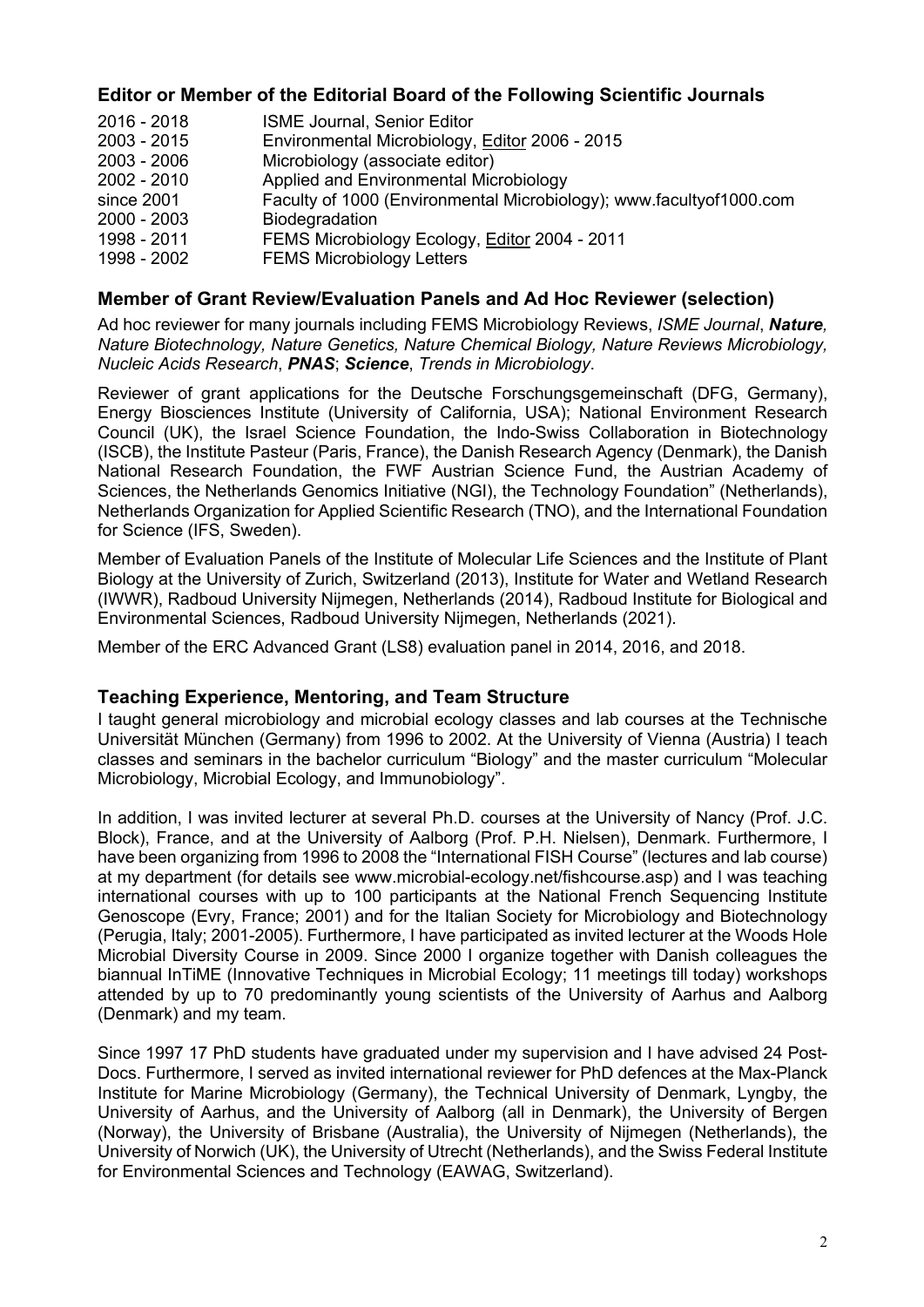The centre I headed as a founding director consists of about 150 predominantly young researchers from more than 25 different countries and includes another 14 professors. **In the centre six scientists received an ERC grant** (my advanced grant, four starting grants for D. Berry, M. Horn, J. Petersen and D. Woebken, and a consolidator grant for C. Kaiser). As displayed in the table below **19 of my former PostDocs and PhD students hold permanent or tenure-track positions in academia, and 13 of them hold professorships in 6 different countries.**

| <b>Name</b>              | Former role in my team | <b>Current position</b>                        |
|--------------------------|------------------------|------------------------------------------------|
| Dr. Holger Daims         | PhD and Post-Doc       | Full Professor, University of Vienna           |
| Dr. Alexander Galushko   | Post-Doc               | Leading Scientist, Agrophysical Research       |
|                          |                        | Institute, Russia                              |
| Dr. Ping Han             | Post-Doc               | Assistant Professor at East China Normal       |
|                          |                        | University                                     |
| Dr. Roland Hatzenpichler | PhD                    | Assistant professor, Montana State University, |
|                          |                        | US, tenure track                               |
| Dr. Matthias Horn        | PhD and Post-Doc       | Full Professor, University of Vienna           |
| Dr. Tatsuhiko Hoshino    | Post-Doc               | Senior Scientist, Japan Agency Marine-Earth    |
|                          |                        | Science and Technology                         |
| Dr. Man-Young Jung       | Post-Doc               | Assistant Professor, Jeju National University, |
|                          |                        | South Korea                                    |
| Dr. Stefan Juretschko    | PhD                    | Director, Division of Infectious Disease       |
|                          |                        | Diagnostic at North Shore- Health System, US   |
| Dr. Natuschka Lee        | Post-Doc               | Researcher, Umea University, Sweden            |
| Dr. Tae Kwon Lee         | Post-Doc               | Assistant Professor; Yonsei University,        |
|                          |                        | Wonju, Korea                                   |
| Dr. Angelika Lehner      | Post-Doc               | Professor, University of Zürich, Switzerland   |
| Dr. Shuron Liu*          | Post-Doc               | Assistant professor, Sun Yat-Sen University,   |
|                          |                        | China                                          |
| Dr. Sebastian Lücker*    | PhD                    | Assistant professor, tenure track, Nijmegen    |
|                          |                        | University, NL                                 |
| Dr. Alexander Loy        | PhD and Post-Doc       | Full Professor, University of Vienna, Austria  |
| Dr. Frank Maixner*       | PhD                    | Senior Scientist, EURAC, Bozen, Italy          |
| Dr. Markus Schmid        | PhD                    | Staff Scientist, University of Vienna, Austria |
| Dr. Stephan Schmitz-     | PhD and Post-Doc       | Associate Professor, Iowa State University,    |
| Esser**                  |                        | <b>US</b>                                      |
| Dr. Michael Pester       | Post-Doc               | Professor, Head of Department, German          |
|                          |                        | Collection of Microorganisms and Cell          |
|                          |                        | Culture DSMZ, Braunschweig, Germany            |
| Dr. Kilian Stöcker       | PhD and Post-Doc       | Scientist, Bundeswehr Institute of             |
|                          |                        | Microbiology, München, Germany                 |
| Dr. Mike Taylor          | Post-Doc               | Associate Professor, University of Auckland,   |
|                          |                        | NZ                                             |

\*co-supervised by Dr. Holger Daims; \*\*co-supervised by Dr. Matthias Horn

## **Selected Professional Activities and Service**

| 2020 - 2021 | Scientific Coordinator of the Austrian, SARS-CoV-2 school monitoring<br>program                                    |
|-------------|--------------------------------------------------------------------------------------------------------------------|
| 2020        | Founding member of the Vienna COVID-19 Detection Initiative<br>(https://www.maxperutzlabs.ac.at/vcdi)              |
| since 2018  | Member of the Scientific Advisory Board of the Institute of Integrative<br>Biology of the Cell (I2BC), Gif, France |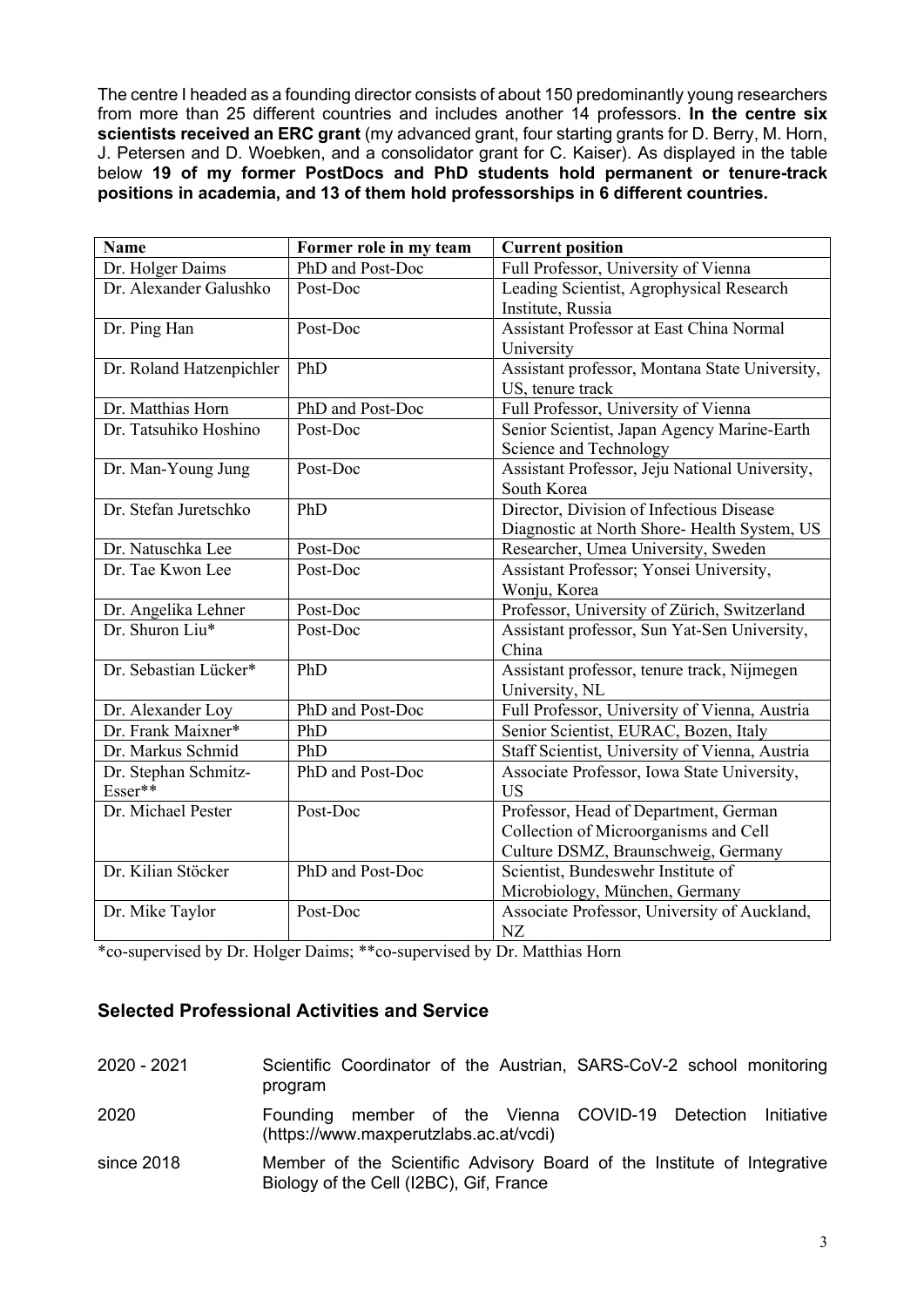| since 2018       | Member of the Scientific Advisory Board of the Helmholtz Center for<br>Environmental Research UFZ, Leipzig, Germany                                                                                                                                                                     |
|------------------|-----------------------------------------------------------------------------------------------------------------------------------------------------------------------------------------------------------------------------------------------------------------------------------------|
| <b>July 2018</b> | Visiting Scientist, Australian Institute for Marine Science (AIMS), Townsville                                                                                                                                                                                                          |
| 2014, 2016, 2018 | Member of the ERC Advanced Grant Panel LS8                                                                                                                                                                                                                                              |
| 2016             | Visiting Faculty Fellow - Center for Microbial Interactions (CEMI) - Caltech,<br><b>USA</b>                                                                                                                                                                                             |
| since 2015       | Member of External International Advisory Board (EIAB) of the Soehngen<br>Institute of Anaerobic Microbiology, Netherlands established by the<br>Radboud University, Wageningen University, Technical University Delft,<br>and the Royal Netherlands Institute for Sea Research (NIOZ). |
| 2014             | Reviewer for the Crafoord prize                                                                                                                                                                                                                                                         |
| since 2013       | Guest professor at the Aalborg University Denmark                                                                                                                                                                                                                                       |
| 2012 - 2014      | President of the International Society for Microbial Ecology (ISME)                                                                                                                                                                                                                     |
| 2012             | Member of the American Academy of Microbiology environment task force                                                                                                                                                                                                                   |
| since 2010       | Deputy Chairman of the Austrian Association of University Professors                                                                                                                                                                                                                    |
| 2010             | Appointed member of the 5 person Steering Committee of the Marine<br>Microbiology Initiative of the Gordon and Betty Moore Foundation (USA)                                                                                                                                             |
| 2010 - 2016      | Member of the Scientific Advisory Board of the Institute for Mummies and<br>the Iceman, EURAC, Bolzano, Italy                                                                                                                                                                           |
| since 2009       | Member of the Scientific Advisory Committee for the International<br><b>Conferences on Nitrification</b>                                                                                                                                                                                |
| since 2009       | Member of the Senate of the University of Vienna                                                                                                                                                                                                                                        |
| $2005 - 2010$    | Vice Dean of the Faculty of Life Science of the University of Vienna                                                                                                                                                                                                                    |
| 2004 - 2010      | Board member of the International Society for Microbial Ecology (ISME)                                                                                                                                                                                                                  |
| 2004             | Member of the External Advisory Board of the ERA-NET PathoGenoMics<br>(Trans-European cooperation and coordination of genome sequencing and<br>functional genomics of human-pathogenic microorganisms)                                                                                  |
| $2003 - 2011$    | Member of the Management Committee of the ÖGHMP (Austrian Society of<br>Hygiene, Microbiology and Preventive Medicine)                                                                                                                                                                  |
| $2003 - 2005$    | Member of the Think Tank of the FWF Wissenschaftsfonds                                                                                                                                                                                                                                  |

### **Fund Raising**

Since 1997 I have raised 33 third party fund projects from Germany, Austria, Denmark, the US and the EU as PI and Co-PI. I received an **ERC Advanced Grant 2011 and the Wittgenstein Award in 2019**. In total the research of my group was supported between 1997 and 2019 by more than **11 M€**. My philosophy is to stimulate independent grant submissions by younger researchers and our department is currently involved in many additional ongoing third-party funded projects including **four ERC Starting and one Consolidator Grant**.

### **Invited Talks**

since 1993 **239 invited talks** at university seminars and international conferences in 28 countries

### **Publication Output**

**I have published between 1992 - November 2021 in my six major research fields (nitrification, single cell microbiology, microbiome, wastewater microbiology,**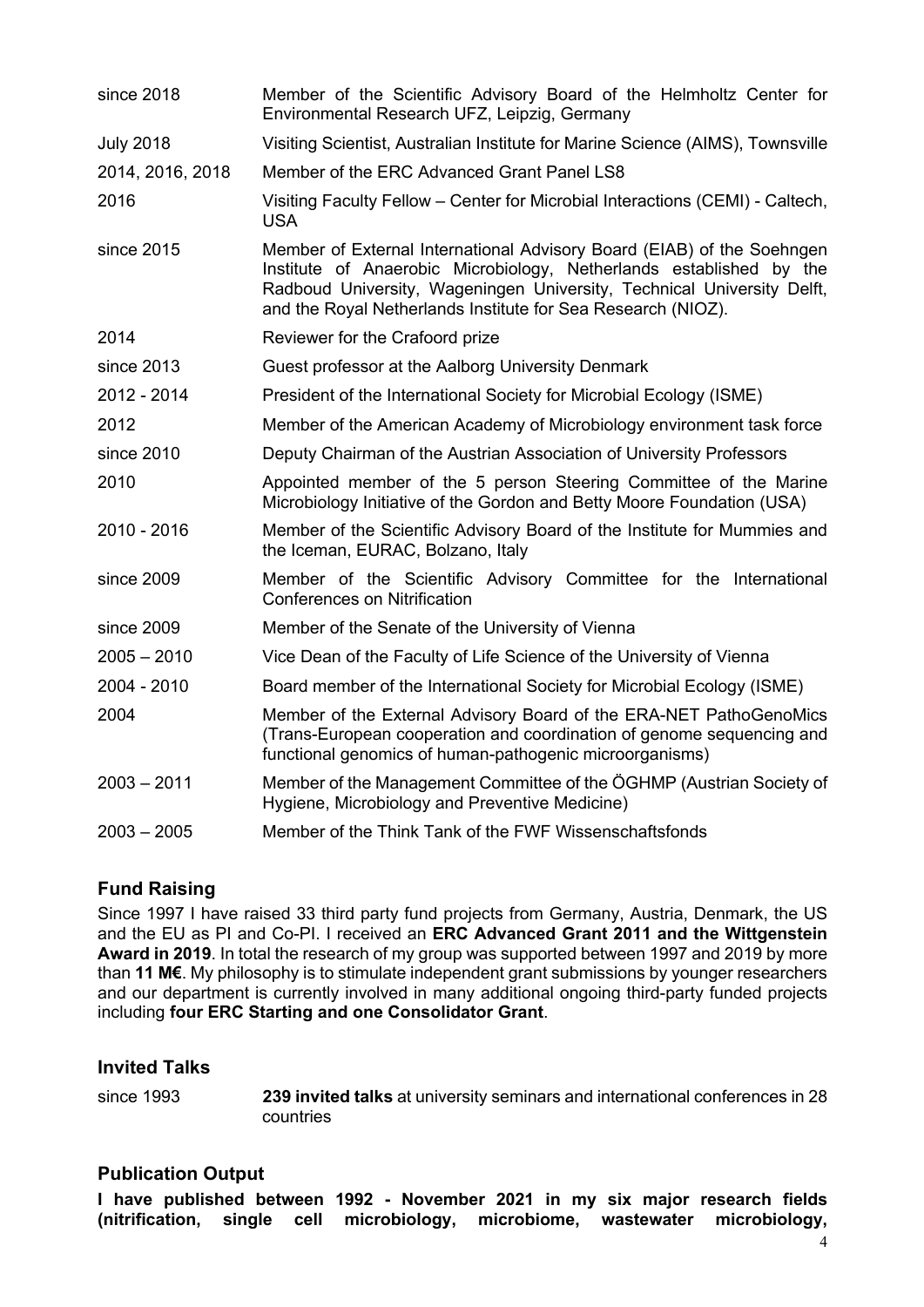**endosymbionts, sulfate reduction) 274 papers and more than 30 book chapters. According to Scopus (Nov. 2021) my publications have been cited 42,840 (ISI: 40,308; Google Scholar: 63,192) and I have an H-index of 110 (ISI: 107; Google Scholar: 135). Seven of my publications appeared in Nature (plus a News & Views piece), three in Science, 13 in PNAS (all direct submission) and two in PLoS Biology. More info about my publications can be found at:**

| Scopus:        | https://www.scopus.com/authid/detail.uri?authorId=57200814774 |
|----------------|---------------------------------------------------------------|
| ResearcherID:  | https://publons.com/researcher/2814586/michael-wagner/        |
| GoogleScholar: | https://scholar.google.com/citations?user=JF6OQ_0AAAAJ&hl=de  |

#### **Honors and Awards**

| 2021 | Highly Cited Researcher (http://highlycited.com)                                                                                                                           |
|------|----------------------------------------------------------------------------------------------------------------------------------------------------------------------------|
| 2020 | Highly Cited Researcher (http://highlycited.com)                                                                                                                           |
| 2020 | Hans-Günter-Schlegel-Lecturer of the Association for General and Applied<br>Microbiology (VAAM) for outstanding scientific<br>achievements for<br>Microbiology in Germany  |
| 2019 | <b>Wittgenstein Award of the Austrian Science Fund (FWF) on behalf of the</b><br>Austrian Ministry for Science (1.5 Mio $\epsilon$ ). Highest science award in<br>Austria. |
| 2019 | Visiting Professor in Engineering Science at the University of Oxford, UK                                                                                                  |
| 2018 | Jim Tiedje Award of the International Society for Microbial Ecology<br>(ISME), lifetime achievement award of the society                                                   |
| 2018 | Highly Cited Researcher (http://highlycited.com)                                                                                                                           |
| 2017 | Elected Member of the European Molecular Biology Organisation<br>(EMBO)                                                                                                    |
| 2017 | Highly Cited Researcher (http://highlycited.com)                                                                                                                           |
| 2016 | <b>Full member of the Austrian Academy of Sciences</b>                                                                                                                     |
| 2016 | Highly Cited Researcher (http://highlycited.com)                                                                                                                           |
| 2015 | Schrödinger Prize of the Austrian Academy of Sciences                                                                                                                      |
| 2015 | Highly Cited Researcher (http://highlycited.com)                                                                                                                           |
| 2014 | Einstein Professor of the Chinese Academy of Sciences                                                                                                                      |
| 2014 | Honorary doctorate of the University of Aalborg, Denmark                                                                                                                   |
| 2014 | Highly Cited Researcher (http://highlycited.com)                                                                                                                           |
| 2013 | Member of the American Academy of Microbiology                                                                                                                             |
| 2011 | ERC Advanced Grant Winner "NITRICARE: Nitrification Reloaded - a<br>Single Cell Approach"                                                                                  |
| 2009 | Elected member of the German National Academy of Sciences,<br>Leopoldina                                                                                                   |
| 2009 | Corresponding member of the Austrian Academy of Sciences (ÖAW)                                                                                                             |
| 2009 | Founding member of the European Academy of Microbiology                                                                                                                    |
| 2008 | Main Award of the City of Vienna for Life and Technical Sciences                                                                                                           |
| 2006 | James M. Craig Memorial Lecturer; Oregon State University, USA (only<br>non-American presenter to receive this)                                                            |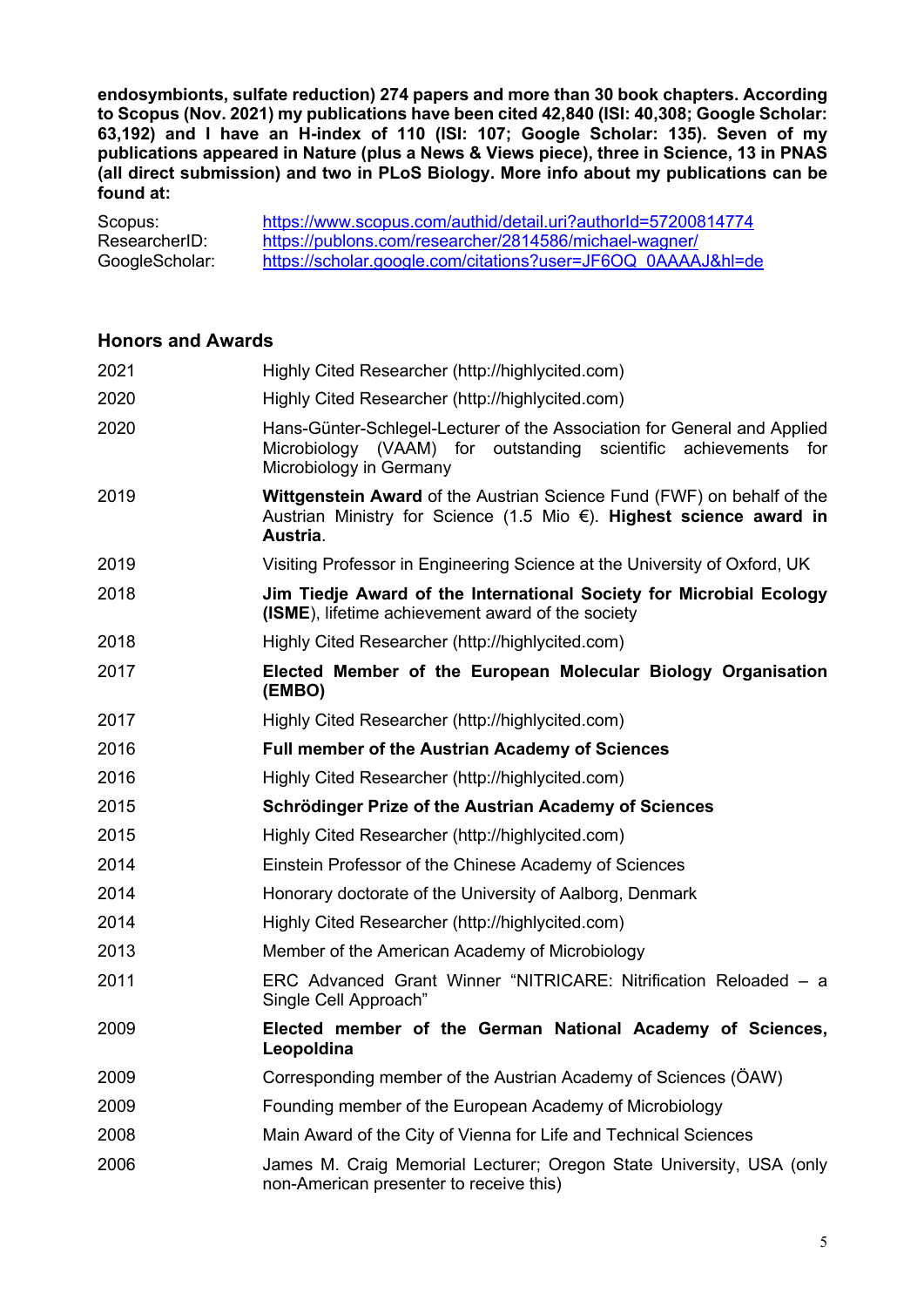| 2003           | Division N lecturer, 103 <sup>rd</sup> General Meeting of the American Society for<br>Microbiology; Washington, DC, USA. |
|----------------|--------------------------------------------------------------------------------------------------------------------------|
| 2002           | Main Award of the German Society for Hygiene and Microbiology                                                            |
| 1997           | Young Researchers Award of the German Society for Hygiene and<br>Microbiology                                            |
| 1996           | Karl-Imhoff-Award ("Belobigung") of the Abwassertechnischen Vereinigung<br>(German Water and Waste Water Association)    |
| <b>Patents</b> |                                                                                                                          |
| since 1998     | three patents                                                                                                            |

## **Organization of International Conferences**

As president of the local organizing committee of the **ISME-11 meeting in Vienna** (2006) I was strongly involved in organizing the scientific program for this meeting, which attracted 2000 participants from 65 countries. As **ISME president** I have organized together with my team the **ISME-15 conference in Seoul** (South Korea) with more than 1600 participants that took place in August 2014. As ISME past president I was involved in organizing ISME-16 in Montreal, Canada. Furthermore, I am member of the Scientific Advisory Committee for the International Conferences on Nitrification (ICoN; five conferences up to now) and have organized together with Holger Daims and Christa Schleper the ICoN5 meeting 2017 in Vienna. I was also a member of the **Program and Steering Committees of the Microbe 2017 Meeting of the American Society for Microbiology (ASM)** (~10,000 participants).

#### **SARS-CoV-2 pandemic response activities**

In March 2020 I initiated together with colleagues the Vienna Covid-19 detection initiative (https://www.maxperutzlabs.ac.at/vcdi) that repurposed lab equipment to build a high-throughput RT-qPCR testing pipeline. Furthermore, we developed a smart testing pipeline that combines gargling, pooling, and RT-qPCR. This approach is now offered by the City of Vienna to all citizens free of charge and is a major pillar in the fight against the pandemic in Austria. Based on these inventions, I coordinated in June and July 2020 pilot studies for monitoring SARS-CoV-2 in 11 Viennese schools. Based on the great success of this pilot project, I initiated a nationwide SARS-CoV-2 monitoring study in 250 Austrian schools that determines several times per year the prevalence of infected pupils and teachers (dark figure study) in a representative sample consisting of almost 15.000 persons. We have completed six measurement rounds in thenlast school year and our approach was partly adopted for the routine school monitoring in Austria in the school year 2021/2022. Our study provided new insights into the role of children and schools in the pandemic and the sensitivity of antigen tests versus PCR tests for detecting infections in asymptomatic pupils. Some results from our study were published in *Lancet Regional Health: Europe* and in *Eurosurveillance* with me as the last author. Our findings were also covered extensively in the media including interviews in the main news in Austria, Germany and the Netherlands and numerous articles in major national and international newspapers and newsmagazines.

## **Positions Offered**

| 2011 | Professor for Microbial Interactions at the ETH Zürich, Switzerland                                     |
|------|---------------------------------------------------------------------------------------------------------|
| 2008 | "Head-hunted" for Governors Chair at the University of Tennessee/Oak<br>Ridge National Labs             |
| 2008 | "Head-hunted" as Head of the Institute for Molecular Infection Biology at the<br>University of Würzburg |
| 2002 | Full Professor for General Microbiology; University Hamburg, Germany                                    |